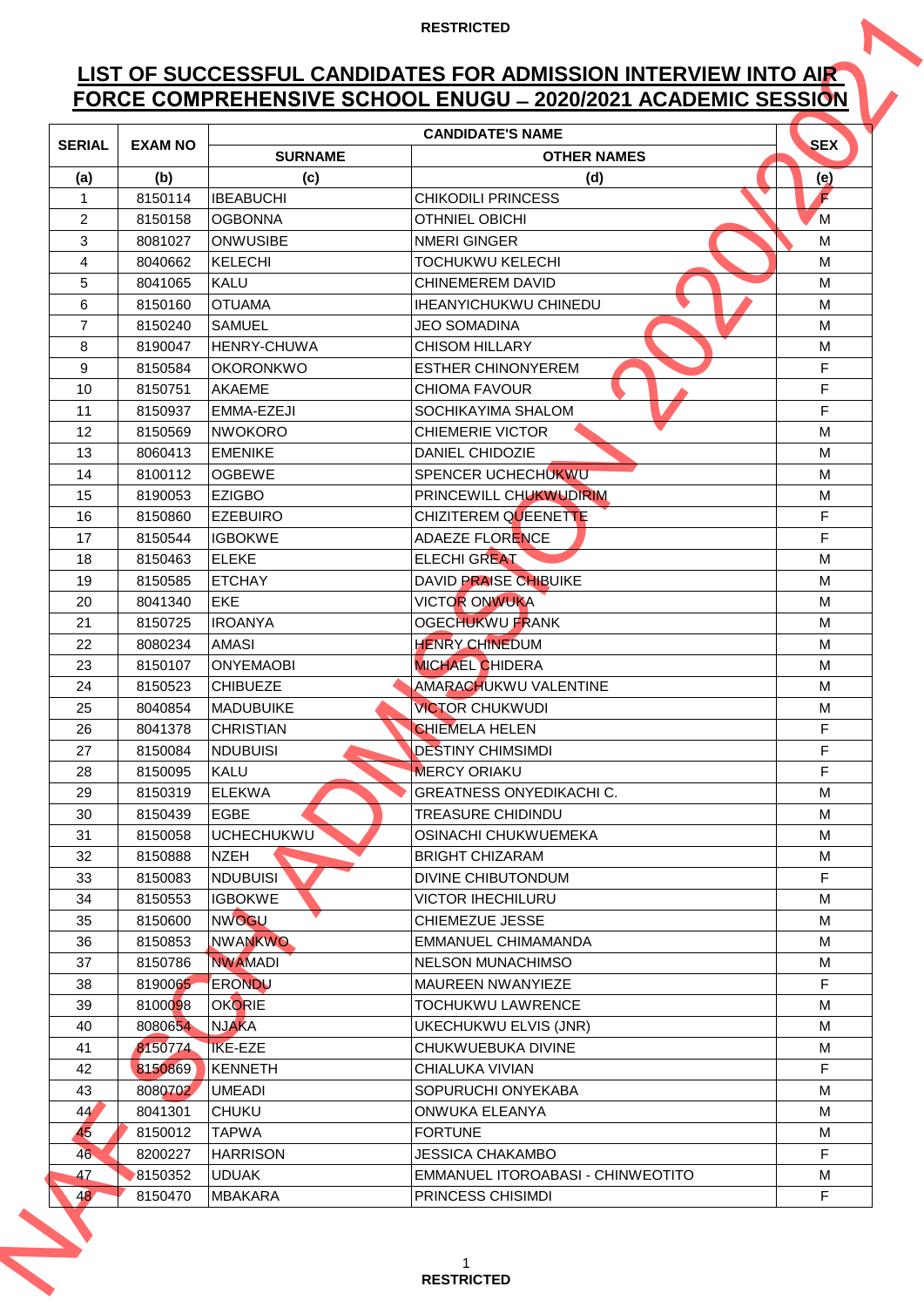| 49<br>50<br>51<br>52<br>53<br>54<br>55<br>56<br>57<br>58<br>59<br>60<br>61<br>62<br>63<br>64<br>65<br>66 | 8041277<br>8080174<br>8170140<br>8150473<br>8010064<br>8150233<br>8150127<br>8150710<br>8150120<br>8150695<br>8040946<br>8150696<br>8040596<br>8150026 | <b>SUNDAY</b><br><b>UKPE</b><br><b>EKWERE</b><br><b>ELI</b><br><b>ISONG</b><br><b>AYARA</b><br><b>IDARA</b><br>UCHE-EZENWAKA<br><b>NKWUAKU</b><br><b>ANYEJI</b> | <b>BASSEY CHIMZI</b><br><b>SIFON OSINAKACHI</b><br><b>EXCEL ANIEKAN</b><br>ELIJAH JOHN<br>UTIBE-ABASI UDEME<br><b>VERA IMO</b><br><b>UBONG ABASI PEM-PEM</b><br><b>UGOCHI VIVIAN</b> | M.<br>м<br>M<br>M<br>M<br>F |
|----------------------------------------------------------------------------------------------------------|--------------------------------------------------------------------------------------------------------------------------------------------------------|-----------------------------------------------------------------------------------------------------------------------------------------------------------------|--------------------------------------------------------------------------------------------------------------------------------------------------------------------------------------|-----------------------------|
|                                                                                                          |                                                                                                                                                        |                                                                                                                                                                 |                                                                                                                                                                                      |                             |
|                                                                                                          |                                                                                                                                                        |                                                                                                                                                                 |                                                                                                                                                                                      |                             |
|                                                                                                          |                                                                                                                                                        |                                                                                                                                                                 |                                                                                                                                                                                      |                             |
|                                                                                                          |                                                                                                                                                        |                                                                                                                                                                 |                                                                                                                                                                                      |                             |
|                                                                                                          |                                                                                                                                                        |                                                                                                                                                                 |                                                                                                                                                                                      |                             |
|                                                                                                          |                                                                                                                                                        |                                                                                                                                                                 |                                                                                                                                                                                      |                             |
|                                                                                                          |                                                                                                                                                        |                                                                                                                                                                 |                                                                                                                                                                                      | M                           |
|                                                                                                          |                                                                                                                                                        |                                                                                                                                                                 |                                                                                                                                                                                      | F                           |
|                                                                                                          |                                                                                                                                                        |                                                                                                                                                                 | <b>DINACHI ADIMCHIMNOBI</b>                                                                                                                                                          | м                           |
|                                                                                                          |                                                                                                                                                        |                                                                                                                                                                 | <b>EMMANUEL CHUIBUIKE</b>                                                                                                                                                            | M                           |
|                                                                                                          |                                                                                                                                                        | <b>NWANKWO</b>                                                                                                                                                  | <b>CHIKAMSO GOSPEL</b>                                                                                                                                                               | M                           |
|                                                                                                          |                                                                                                                                                        | <b>UGBO</b>                                                                                                                                                     | CHUKWUDUMEBI FRANCISCA                                                                                                                                                               | F                           |
|                                                                                                          |                                                                                                                                                        | <b>UMEAKU</b>                                                                                                                                                   | MUNACHIMUSO VIVIAN                                                                                                                                                                   | F.                          |
|                                                                                                          |                                                                                                                                                        | <b>AFORKA</b>                                                                                                                                                   | CHUKWUEBUKA GODSWILL                                                                                                                                                                 | M                           |
|                                                                                                          | 8150339                                                                                                                                                | <b>OKOLOCHA</b>                                                                                                                                                 | <b>VICTOR CHIMDIKE</b>                                                                                                                                                               | M                           |
|                                                                                                          | 8150663                                                                                                                                                | <b>OKEKE</b>                                                                                                                                                    | <b>CHINAZOM PAUL</b>                                                                                                                                                                 | M                           |
|                                                                                                          | 8150872                                                                                                                                                | EZEANWU                                                                                                                                                         | <b>NNE EMMANUELLA</b>                                                                                                                                                                | F.                          |
|                                                                                                          | 8040947                                                                                                                                                | <b>NWANKWO</b>                                                                                                                                                  | <b>CHIKAIMA PROWESS</b>                                                                                                                                                              | F                           |
| 67                                                                                                       | 8150001                                                                                                                                                | <b>OJUKWU</b>                                                                                                                                                   | CHIAMANDA JENITA-ROSE                                                                                                                                                                | F                           |
| 68                                                                                                       | 8081002                                                                                                                                                | <b>IBEKWUTE</b>                                                                                                                                                 | DIVINE CHUKWUZITERE                                                                                                                                                                  | M                           |
| 69                                                                                                       | 8150437                                                                                                                                                | <b>OKPALAEZEOKOLI</b>                                                                                                                                           | <b>SOMTO FRANKLIN</b>                                                                                                                                                                | M                           |
| 70                                                                                                       | 8150603                                                                                                                                                | EKWEREKWU                                                                                                                                                       | DANIEL CHUKWUEBUKA                                                                                                                                                                   | M                           |
| 71                                                                                                       | 8160021                                                                                                                                                | <b>OKONKWO</b>                                                                                                                                                  | EKENEDILICHUKWU ANSELEM                                                                                                                                                              | M                           |
| 72                                                                                                       | 8150502                                                                                                                                                | <b>OKEKE</b>                                                                                                                                                    | <b>CHIMEMELIE EMMANUEL</b>                                                                                                                                                           | M                           |
| 73                                                                                                       | 8150385                                                                                                                                                | <b>IKEABBAH</b>                                                                                                                                                 | JENNIFER CHINEMELUM                                                                                                                                                                  | F.                          |
| 74                                                                                                       | 8040039                                                                                                                                                | <b>ONYEGUIRI</b>                                                                                                                                                | SAVIOUR CHUKWUAGOZIE                                                                                                                                                                 | M                           |
| 75                                                                                                       | 8150046                                                                                                                                                | <b>IKWUNNE</b>                                                                                                                                                  | <b>VICTOR AKACHUKWU</b>                                                                                                                                                              | M                           |
| 76                                                                                                       | 8150756                                                                                                                                                | <b>OKEJI</b>                                                                                                                                                    | <b>EKENE CATHRINE</b>                                                                                                                                                                | F                           |
| 77                                                                                                       | 8150349                                                                                                                                                | <b>OGUAKA</b>                                                                                                                                                   | <b>IZUCHUKWU JULIUS</b>                                                                                                                                                              | M                           |
| 78                                                                                                       | 8150700                                                                                                                                                | ANAJEMBA - FELIX                                                                                                                                                | <b>CHINECHEREM</b>                                                                                                                                                                   | F                           |
| 79                                                                                                       | 8150731                                                                                                                                                | <b>UMEOKOLI</b>                                                                                                                                                 | <b>AKACHUKWU MIRACLE CHIEMERIE</b>                                                                                                                                                   | M                           |
| 80                                                                                                       | 8150930                                                                                                                                                | <b>OKOLI</b>                                                                                                                                                    | <b>ODINAKA CHIBUIKEM</b>                                                                                                                                                             | M                           |
| 81                                                                                                       | 8040369                                                                                                                                                | OBIDIEGWU                                                                                                                                                       | <b>KAMSI NNAETO KEMUEL</b>                                                                                                                                                           | M                           |
| 82                                                                                                       | 8150148                                                                                                                                                | <b>FESTUS</b>                                                                                                                                                   | <b>CHIOMA DIVINEANGEL</b>                                                                                                                                                            | F.                          |
| 83                                                                                                       | 8150357                                                                                                                                                | <b>ILODUBA</b>                                                                                                                                                  | OMASILICHUKWU TREASURE                                                                                                                                                               | F                           |
| 84                                                                                                       | 8150861                                                                                                                                                | <b>UDOBI</b>                                                                                                                                                    | UCHECHUKWU VICTORY                                                                                                                                                                   | М                           |
| 85                                                                                                       | 8170086                                                                                                                                                | NONYELU                                                                                                                                                         | <b>CHIKAMSO NAOMI</b>                                                                                                                                                                | F                           |
| 86                                                                                                       | 8150734                                                                                                                                                | <b>NWACHUKWU</b>                                                                                                                                                | KAYIMA GOODNESS                                                                                                                                                                      | M                           |
| 87                                                                                                       | 8150253                                                                                                                                                | <b>ONUIGBO</b>                                                                                                                                                  | KAMDILICHUKWU IKECHUKWU                                                                                                                                                              | M                           |
| 88                                                                                                       | 8150395                                                                                                                                                | <b>AKABOGU</b>                                                                                                                                                  | MICHELLE .C.                                                                                                                                                                         | F.                          |
| 89                                                                                                       | 8150499                                                                                                                                                | NWAKPADOLU                                                                                                                                                      | EBUBECHUKWU EMMANUEL                                                                                                                                                                 | м                           |
| 90                                                                                                       | 8150142                                                                                                                                                | <b>NNEBIFE</b>                                                                                                                                                  | KINGSLEY CHIBUEZE                                                                                                                                                                    | M                           |
| 91                                                                                                       | 8150154                                                                                                                                                | <b>CHUKWUKA</b>                                                                                                                                                 | <b>OGECHI VALERIE</b>                                                                                                                                                                | F.                          |
| 92                                                                                                       | 8150301                                                                                                                                                | <b>CHIADIKAOBI</b>                                                                                                                                              | <b>ADAEZE PAULA</b>                                                                                                                                                                  | F                           |
| 93                                                                                                       | 8150535                                                                                                                                                | <b>WISDOM</b>                                                                                                                                                   | AKACHUKWU CHRISTOPHER                                                                                                                                                                | M                           |
| 94                                                                                                       | 8150716                                                                                                                                                | <b>ODIMEGWU</b>                                                                                                                                                 | CHINENYENWA UCHECHUKWU                                                                                                                                                               | F.                          |
| 95                                                                                                       | 8150800                                                                                                                                                | <b>ACHUSI</b>                                                                                                                                                   | <b>CHIZARAM FORTUNE</b>                                                                                                                                                              | M                           |
| 96                                                                                                       | 8150497                                                                                                                                                | <b>AGWASINWA</b>                                                                                                                                                | NMESOMACHUKWU DIVINEFAVOUR                                                                                                                                                           | F.                          |
| 97                                                                                                       | 8150672                                                                                                                                                | <b>OFOLEH</b>                                                                                                                                                   | PASCHAL UCHENNA                                                                                                                                                                      | M                           |
| 98                                                                                                       | 8150675                                                                                                                                                | <b>CHIJIOKE</b>                                                                                                                                                 | EMMANUEL CHUKWUEMEKA                                                                                                                                                                 | M                           |
| 99                                                                                                       | 8070445                                                                                                                                                | <b>NWOKE</b>                                                                                                                                                    | SOMTOCHUKWU IKECHUKWU                                                                                                                                                                | M                           |
| 100                                                                                                      | 8150396                                                                                                                                                | AKABOGU                                                                                                                                                         | MIKEL .C.                                                                                                                                                                            | M                           |
| 101                                                                                                      | 8150620                                                                                                                                                | <b>ANONYE</b>                                                                                                                                                   | JOSHUA KENECHUKWU                                                                                                                                                                    | М                           |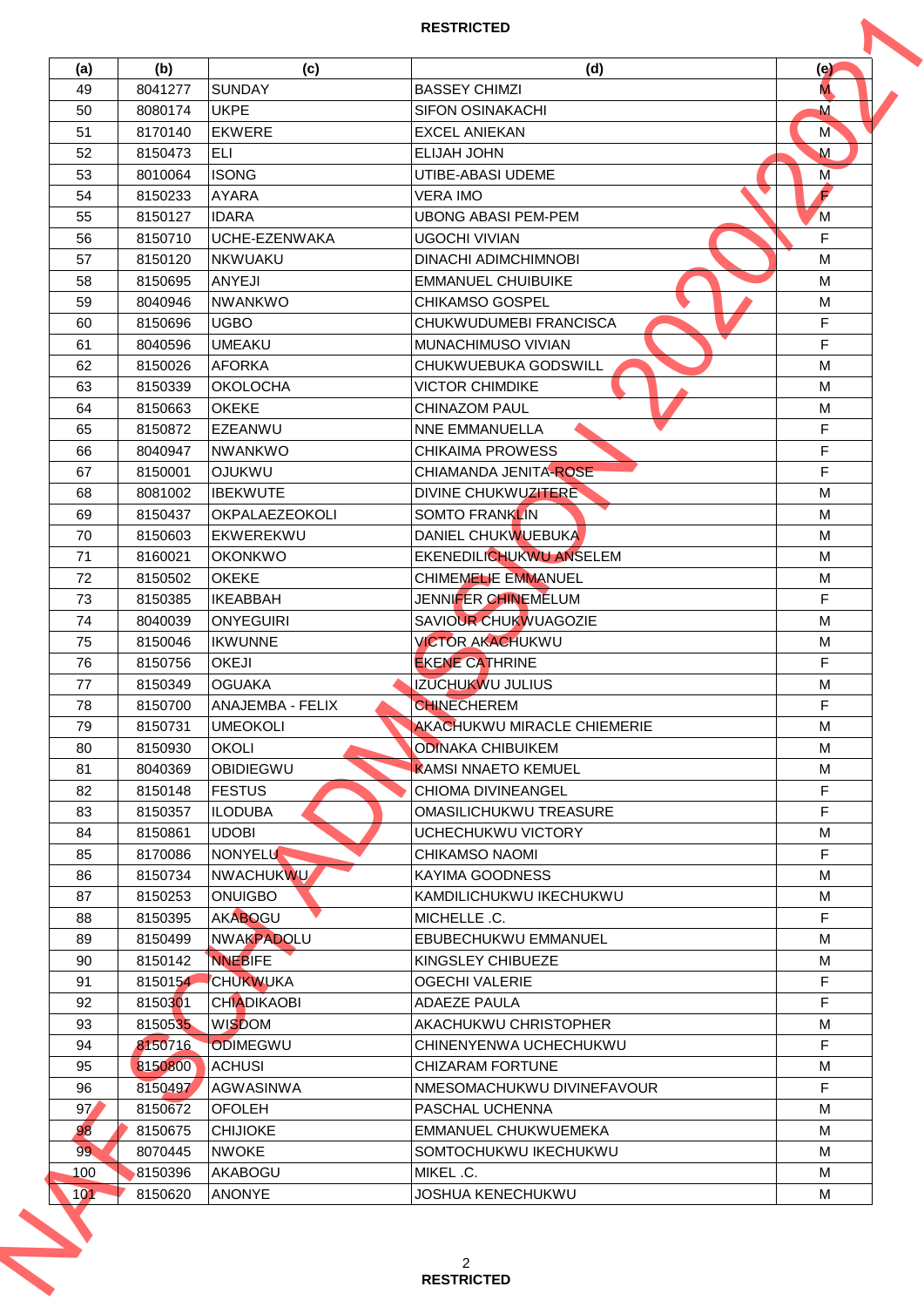| (a)  | (b)     | (c)                  | (d)                          | (e)            |
|------|---------|----------------------|------------------------------|----------------|
| 102  | 8150858 | <b>NZEKWESI</b>      | <b>MUNACHIM IFUNANYA</b>     |                |
| 103  | 8180378 | <b>EZIUZOR</b>       | ONYEDIKACHUKWU MARVELOUS     | M              |
| 104  | 8040329 | <b>OKONKWO</b>       | EVELYN OLUOMACHUKWU          | F              |
| 105  | 8080843 | <b>IGBOANUGO</b>     | <b>CHIDINMA REACHEL</b>      | E.             |
| 106  | 8150323 | <b>OKAFOR</b>        | KIZITO IKEDINACHI            | M              |
| 107  | 8070199 | <b>OKOSISI</b>       | <b>CHIBUIKE PRAISE</b>       | $\overline{M}$ |
| 108  | 8150495 | <b>NGENE</b>         | AMANDA KAMSIYOCHUKWU         | F              |
| 109  | 8080615 | <b>IYKE-IGWE</b>     | <b>MICHAEL IZUNNA</b>        | м              |
| 110  | 8150704 | <b>OSONWA</b>        | KAMSIYOCHUKWU DIVINE         | M              |
| 111  | 8030755 | <b>ONYEKWELU</b>     | <b>MAVIS CHIAGOZIE</b>       | M              |
| 112  | 8150758 | <b>ODIKE</b>         | CHIKAIMA COLETTE             | F              |
| 113  | 8150494 | <b>NGENE</b>         | PRINCESS OGOCHUKWU           | F              |
| 114  | 8150823 | <b>OKOLI</b>         | <b>IFECHUKWU INNOCENT</b>    | M              |
| 115  | 8150279 | <b>EMECHEBE</b>      | CHUKWUKAYIMA MICHAEL         | M              |
| 116  | 8150687 | <b>CHRISTOPHER</b>   | KENNEDY KENECHUKWU           | M              |
| 117  | 8150255 | <b>NWABUDE</b>       | <b>CHIDUBEM CHRISTIAN</b>    | M              |
| 118  | 8150468 | <b>EMMA-UDUH</b>     | <b>EMMANUEL CHUKWUEMELIE</b> | M              |
| 119  | 8010033 | <b>OKEKE</b>         | PROMISE TOCHUKWU             | M              |
| 120  | 8150144 | MADUABUCHI           | PROSPER CHUKWUBUIKEM         | M              |
| 121  | 8150282 | <b>OKEKE</b>         | <b>CHINEDUM VICTOR</b>       | M              |
| 122  | 8150769 | <b>UME-EZEOKE</b>    | <b>FRANKLYN MUNACHIMSO</b>   | M              |
| 123  | 8080148 | <b>EZEOKAFOR</b>     | <b>CHIDUBEM SAMUEL</b>       | M              |
| 124  | 8150778 | <b>OBIWELUOZOR</b>   | MUNACHI MICHELLE             | F.             |
| 125  | 8150849 | <b>ANOZIE</b>        | OMALICHACHUKWU EMMANUELLA    | F              |
| 126  | 8150705 | <b>OYEUDO</b>        | <b>CHINEDU DAVID</b>         | M              |
| 127  | 8040166 | <b>OKONKWO</b>       | <b>CHIDINMA FLOURISH</b>     | F              |
|      |         |                      |                              |                |
| 128  | 8040165 | <b>OKONKWO</b>       | <b>CHINEDU KENEDY</b>        | M              |
| 129  | 8150390 | AGBOGU               | <b>ARINZECHUKWU OBIAJULU</b> | M              |
| 130  | 8150093 | <b>CHUKWUMA</b>      | <b>FRANKLIN DUMEBI</b>       | M              |
| 131  | 8130215 | <b>ENENCHE</b>       | <b>ADAKOLE WISDOM</b>        | M              |
| 132  | 8150342 | <b>GUDU</b>          | <b>MFE RAYMOND</b>           | M              |
| 133  | 8010080 | <b>EKELE</b>         | <b>IDOKO SUNDAY</b>          | M              |
| 134  | 8170062 | <b>HON</b>           | <b>TERKUMA RAYMOND</b>       | M              |
| 135  | 8140116 | <b>ENOKELA</b>       | THERESA CHIDINDU EMU         | F.             |
| 136  | 8170042 | AMEH                 | ONOJA GOODLUCK               | M              |
| 137  | 8150560 | <b>PETER</b>         | DESTINY OYIWODU              | M              |
| 138  | 8170100 | <b>OMALE</b>         | PETER OHETOONYE              | M              |
| 139  | 8170141 | <b>YIMASE</b>        | <b>IORJA</b>                 | M              |
| 140  | 8170157 | <b>TYAV</b>          | AONDONGUSHA JAMES            | M              |
| 141  | 8150153 | <b>ISHAN</b>         | <b>GABRIELLA MNENA</b>       | F.             |
| 142  | 8170027 | <b>IKEMU</b>         | <b>GODSPOWER OCHE</b>        | М              |
| 143  | 8170073 | <b>AGEEBEE</b>       | <b>TIVKAA IOSHUA</b>         | M              |
| 144  | 8150588 | <b>ISREAL</b>        | <b>OCHE JOSHUA</b>           | M              |
| 145  | 8170197 | <b>ATIM</b>          | <b>HEMENSE REGINARD</b>      | M              |
| 146  | 8170101 | <b>OMALE</b>         | <b>PAUL ENENCHE</b>          | M              |
| 147  | 8080490 | <b>WONAH</b>         | JERRY OCHOCHE DESTINY        | M              |
| 148  | 8150622 | <b>ETU</b>           | EDWARD CHUKWUNEDUM           | M              |
| 149  | 8150752 | OKO                  | <b>MARVELOUS PRAISE</b>      | M              |
| 150' | 8150551 | <b>UKOREBI</b>       | <b>PRAISE ASUQUO</b>         | M              |
| 151  | 8150562 | <b>ENANG EVALSAM</b> | <b>WISDOM</b>                | M              |
| 152  | 8170098 | PHILIP               | <b>ELVIS OGBA</b>            | M              |
| 153  | 8150405 | <b>IGWE</b>          | <b>DORATHY PATRICK</b>       | F.             |
|      | 8150552 | ANEJI                | EMMANUEL IKECHUKWU           | М              |
| 154  |         |                      |                              |                |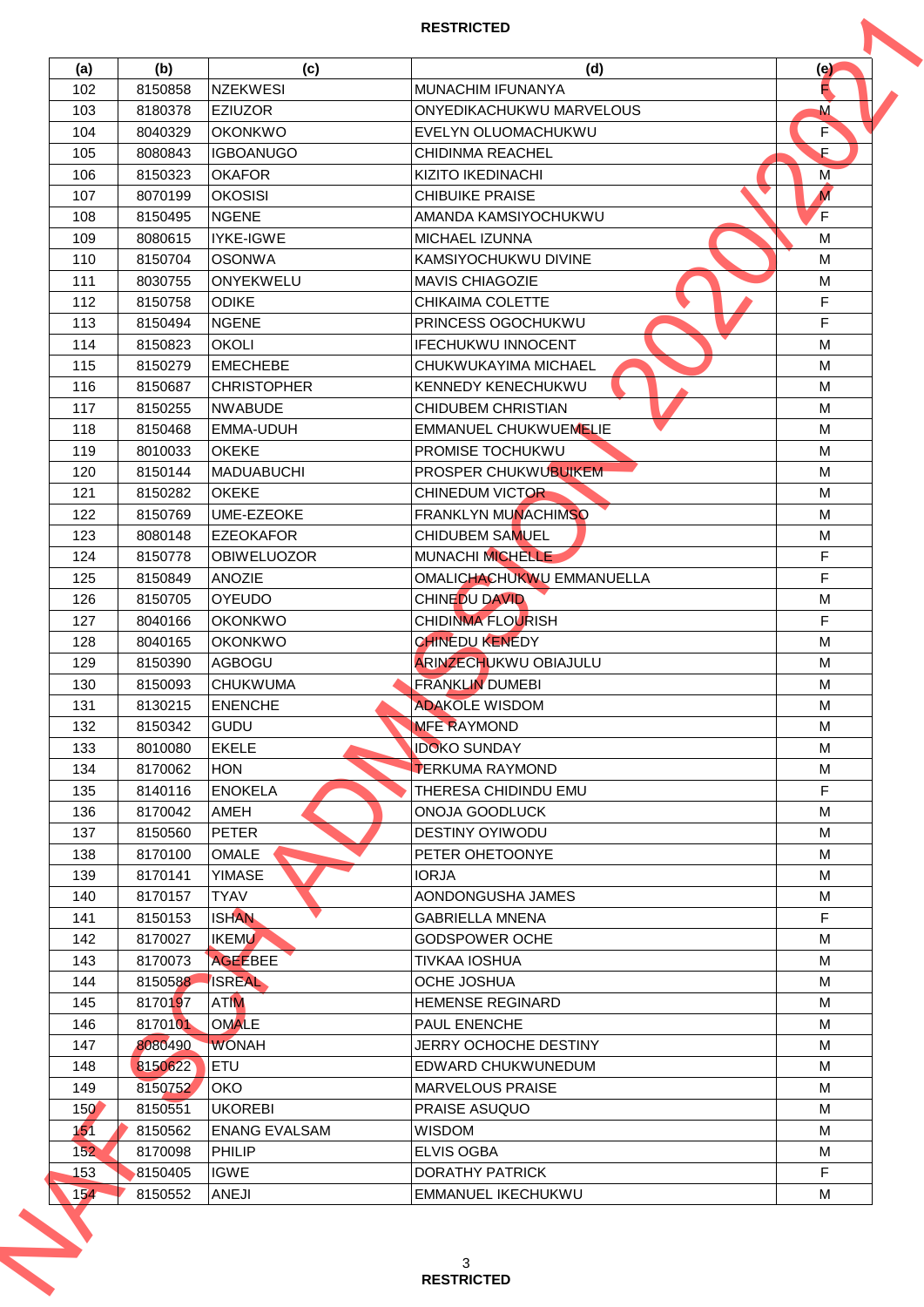| (a)        | (b)                | (c)                          | (d)                                          | $\left( e \right)$ |
|------------|--------------------|------------------------------|----------------------------------------------|--------------------|
| 155        | 8170036            | <b>PAUL</b>                  | <b>PRAISE MIWAHA</b>                         | M.                 |
| 156        | 8150402            | <b>IGWE</b>                  | THERESA ITABE                                | E                  |
| 157        | 8190054            | <b>UNISHEMI</b>              | <b>DANIELLA OGHENETEJIRI</b>                 | F                  |
| 158        | 8150122            | <b>NJOAGWUANI</b>            | <b>DANIEL ISIOMA</b>                         | M                  |
| 159        | 8150146            | <b>OFOMOLA</b>               | DANIEL OGENEYEROWO                           | M                  |
| 160        | 8070675            | <b>EGBULE</b>                | <b>FRANKLIN CHUKWUEMEKA</b>                  | $\overline{M}$     |
| 161        | 8190015            | <b>UGBEH</b>                 | <b>CHIBUEZE MARVELLOUS</b>                   | M                  |
| 162        | 8080568            | <b>OGBOMOH</b>               | <b>JEDIDIAH EWERE</b>                        | M                  |
| 163        | 8150807            | UTI                          | <b>FAVOUR IFEOMA</b>                         | F                  |
| 164        | 8150054            | <b>ODIGIE</b>                | <b>ESTHER IRENE</b>                          | F.                 |
| 165        | 8150555            | <b>UMUNNAH</b>               | <b>FRANCIS OGECHUKWU</b>                     | M                  |
| 166        | 8080637            | <b>OGBOMOH</b>               | JOANNAH ISIOMA                               | F                  |
| 167        | 8150884            | <b>OGECHUKWUKWU</b>          | CHIMDIMMA OGORCHUKWU                         | M                  |
| 168        | 8120049            | <b>IDABOH</b>                | JEFFERY KIKACHUKWU                           | M                  |
| 169        | 8150795            | <b>MORKAH</b>                | <b>CHINONSO EMMANUEL</b>                     | M                  |
| 170        | 8150743            | <b>OKONYE</b>                | POSSIBLE CHIGOZIE                            | M                  |
| 171        | 8150060            | <b>IEDDYSON OKPERE</b>       | <b>CHINEMEREM PRECIOUS</b>                   | F.                 |
| 172        | 8150061            | <b>NWOKOH</b>                | <b>JESSICA NKEMJIKA</b>                      | F                  |
| 173        | 8190094            | <b>AKUMA</b>                 | <b>PRECIOUS ADAEZE</b>                       | F                  |
| 174        | 8150135            | <b>EKERE</b>                 | <b>OBINNA NWAJI</b>                          | M                  |
| 175        | 8150159            | <b>ITESHI</b>                | SAMUEL EBUBECHUKWU                           | M                  |
| 176        | 8150933            | <b>KEVIN-CHUKWU</b>          | <b>KEVIN OLUEBUBE</b>                        | M                  |
| 177        | 8150475            | <b>OBASI</b>                 | <b>BENJAMINE OKO</b>                         | M                  |
| 178        | 8150044            | AGAMA                        | <b>PRECIOUS UCHA</b>                         | F                  |
| 179        | 8150577            | <b>ONUIBGO</b>               | <b>VALENTINE ONUIGBO</b>                     | M                  |
| 180        | 8150875            | <b>ODIMBA</b>                | <b>EMMANUEL CHIBUIKEM</b>                    | M                  |
| 181        | 8150877            | <b>AWOKE</b>                 | <b>NNEOMA IVAN</b>                           | F.                 |
| 182        | 8150493            | <b>ONYEMA</b>                | <b>NELSON EJIMCHUKWU</b>                     | M                  |
| 183        | 8170015            | <b>OKORO</b>                 | <b>VICTOR UZODINMA</b>                       | M                  |
| 184        | 8150479            | <b>NWITE</b>                 | <b>FAVOUR ADAEZE</b>                         | F                  |
| 185        | 8150525            | <b>NWOKEDI</b>               | <b>FAVOUR CHIMDINDU</b>                      | F                  |
| 186        | 8010078            | <b>OKORO</b>                 | JOSHUA CHINONSO                              | M                  |
| 187        | 8150048            | <b>OKEREKE</b>               | <b>JAACHIKE</b><br><b>FAUSTINA ADAEZE</b>    | M<br>F.            |
| 188        | 8150055            | AMA-UGOJI                    |                                              | F                  |
| 189<br>190 | 8150592<br>8150074 | <b>UDU</b><br><b>ALLISON</b> | <b>OGERI AMA</b><br><b>GRACE CHIDI AMARA</b> | F                  |
| 191        | 8150176            | <b>OGODO</b>                 | ANSLEM IFEANYI                               | M                  |
| 192        | 8150882            | <b>IGWE</b>                  | BETHEL IHECHI                                | F.                 |
| 193        | 8150886            | OKEZIE-OGBO                  | <b>HERO</b>                                  | M                  |
| 194        | 8150508            | <b>IGWE</b>                  | <b>CHISOM COLLINS</b>                        | М                  |
| 195        | 8041415            | <b>ITEM</b>                  | <b>ISREAL PAUL</b>                           | М                  |
| 196        | 8150647            | <b>OLIVER</b>                | <b>BETHEL ADIMCHINOBI</b>                    | F.                 |
| 197        | 8150452            | ONU                          | <b>JOSEPH EBUBE</b>                          | M                  |
| 198        | 8150576            | <b>OBASIONU</b>              | <b>FAVOUR KOSISOCHUKWU</b>                   | F                  |
| 199        | 8150163            | <b>PAUL-ALU</b>              | <b>CHIDUBEM CHRISTOPHER</b>                  | M                  |
| 200        | 8150338            | <b>IKENWAFOR</b>             | <b>CHIDERA SHEDRACK</b>                      | М                  |
| 201        | 8180425            | <b>OMOKEH</b>                | <b>TIMOTHY EBUBENNAYA</b>                    | M                  |
| 202        | 8040629            | <b>NWACHI</b>                | <b>OSINACHI ADA</b>                          | F.                 |
| 203        | 8150843            | <b>UCHENNA</b>               | <b>UCHENNA SIXTUS</b>                        | M                  |
| 204        | 8150335            | AGHA-OHA                     | <b>CONFIDENCE ONYA</b>                       | M                  |
| 205        | 8150673            | OKO                          | HUMPHREY UCHECHUKWU                          | M                  |
| 206        | 8150436            | <b>NWORIE</b>                | <b>EVARISTUS CHIDIEBUBE</b>                  | M                  |
| 207        | 8150649            | <b>IGWE</b>                  | <b>CHISIMDI MARK</b>                         | М                  |
|            |                    |                              |                                              |                    |
|            |                    |                              |                                              |                    |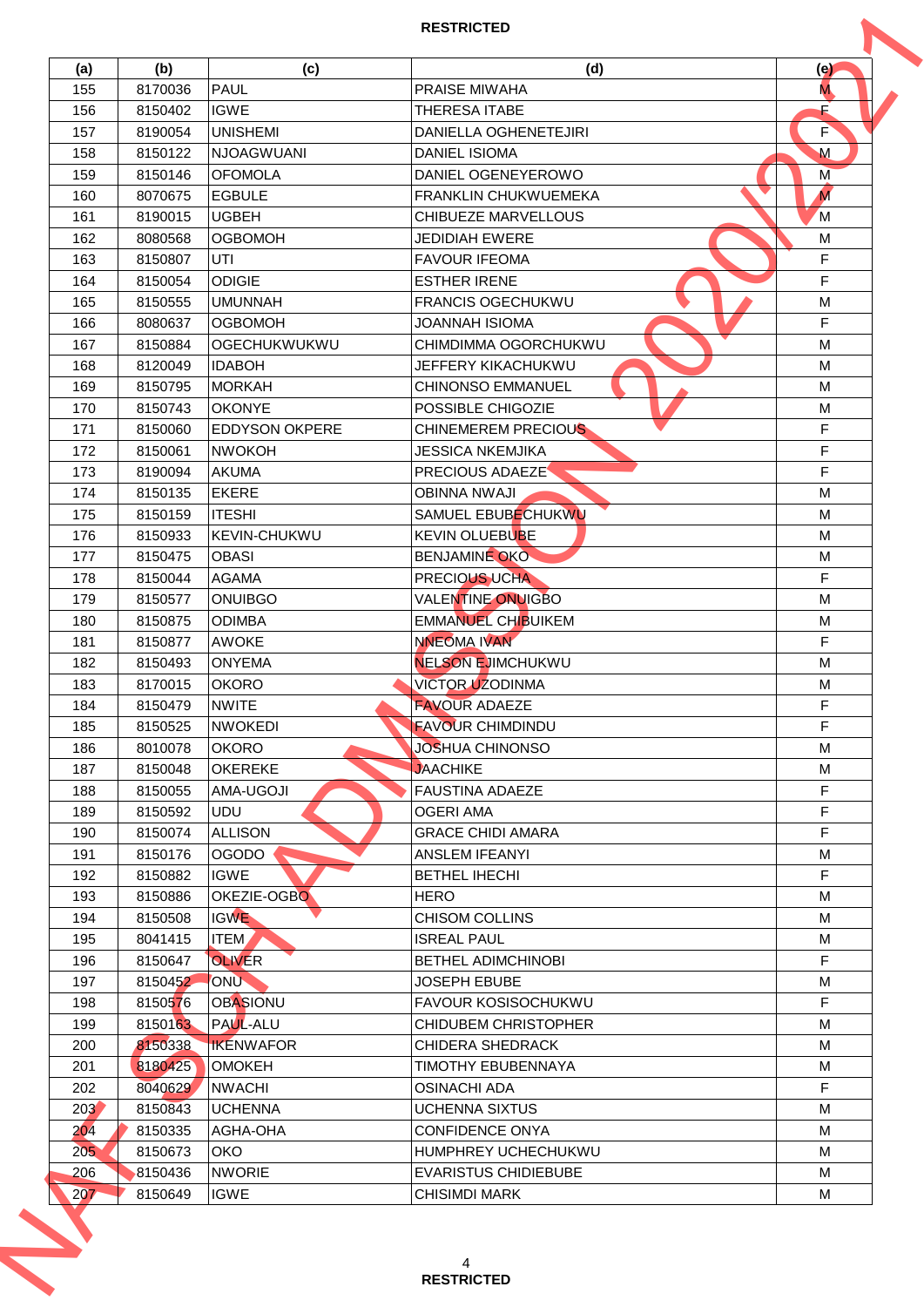| (a)              | (b)     | (c)                 | (d)                              | (e) |
|------------------|---------|---------------------|----------------------------------|-----|
| 208              | 8150173 | <b>OKORO</b>        | CHIOMA NNEAMAKA                  |     |
| 209              | 8150199 | <b>AUGUSTINE</b>    | EMMANUELLA MAKUOCHUKWU           | E   |
| 210              | 8150580 | <b>OKOMGBOESO</b>   | <b>DEBORAH CHIMDIOMA</b>         | F   |
| 211              | 8170103 | <b>EKUMA</b>        | <b>CHIDIEBERE OYIM</b>           | E.  |
| 212              | 8190013 | <b>PAUL OKO</b>     | <b>INNOCENT</b>                  | M   |
| 213              | 8150844 | <b>IGWE</b>         | KINDNESS SOMTOCHUKWU             | F   |
| 214              | 8150816 | <b>IKHALEA</b>      | OSEBHAHIEME EMMANUEL             | M   |
| 215              | 8190029 | <b>ATTAH</b>        | PRINCEBENEZER EVESHOSONAMHE      | M   |
| 216              | 8190010 | <b>ALOHAN</b>       | <b>PRAISE OSASERE</b>            | F   |
| 217              | 8150034 | <b>IYAYI</b>        | <b>OSEREMEN SUCCESS</b>          | F   |
| 218              | 8150178 | <b>OTABOR</b>       | <b>JOSHUA CHIBUZOR</b>           | M   |
| 219              | 8100150 | <b>EHIZOJIE</b>     | KELVIN IFEANYICHUKWU             | M   |
| 220              | 8150537 | <b>OTOBO</b>        | <b>WEALTH LUMIERE</b>            | F   |
| 221              | 8041074 | <b>DARAMOLA</b>     | <b>OLANIYI PETER</b>             | M   |
| 222              | 8150558 | <b>AYODELE</b>      | <b>GIDEON ODUNAYO</b>            | M   |
| 223              | 8150787 | <b>OKONKWO</b>      | <b>GERALD CHIAGOZIE</b>          | M   |
| 224              | 8150183 | <b>EZEH</b>         | <b>COLLINS ONYEDIKACHI</b>       | M   |
| 225              | 8150874 | <b>CHUKWUNWENDU</b> | CHIMUANYA DAVID                  | M   |
| 226              | 8150895 | <b>OKONKWO</b>      | SOGOOD MMESOMA                   | F   |
| 227              | 8150113 | <b>EZE</b>          | EBUBECHUKWU DAVID                | M   |
| 228              | 8150216 | <b>OKEKE</b>        | DIVINE AKACHUKWU                 | M   |
| 229              | 8150827 |                     | <b>DAVID CHUKWUNONSO</b>         | M   |
| 230              | 8150893 | <b>OGBODO</b>       | <b>CHIDERA WISDOM</b>            | M   |
| 231              | 8150039 | UGWU-VAL            | EMMANUEL ONYEBUCHI VALENTINE     | M   |
| 232              | 8150213 | <b>OKENWA</b>       | ONYINYECHUKWU ESTHER             | F.  |
| 233              | 8150293 | <b>NWOBODO</b>      | KAMSIYOCHUKWU HUMPHREY           | M   |
| 234              | 8040801 | <b>EZIRIGWE</b>     | <b>CHIDUBEM MICHAEL</b>          | M   |
| 235              | 8150167 | <b>OKOYE</b>        | <b>CHIAMAKA JENNIFER</b>         | F   |
| 236              | 8150574 | <b>EZEUGWU</b>      | SONIA CHIMNESO                   | F.  |
| 237              | 8150302 | OMEJE               | <b>PASCHAL CHIEDOZIE</b>         | M   |
| 238              | 8150837 | <b>ABONYI</b>       | <b>IFANYI CHETACHUKWU NEWTON</b> | M   |
| 239              | 8150702 | <b>CHIKWADO</b>     | KACHISICHO CHIANUGO              | F.  |
| 240              | 8150813 | <b>OGBONNA</b>      | <b>CHIKAMSO QUEENETH</b>         | F.  |
| 241              | 8150856 | <b>EMEHELU</b>      | <b>DADOCHI ESTHER</b>            | F.  |
| 242              | 8150086 | <b>OKEGBE</b>       | JENNIFER SOMTOCHUKWU             | F   |
| 243              | 8150219 | <b>OKORIE</b>       | KAMSIYOCHUKWU PROSPER            | M   |
| 244              | 8150465 | ANUGWO <sup>1</sup> | <b>VICTORY CHIGAEMEZU</b>        | M   |
| 245              | 8150281 | <b>NWEKWO</b>       | KOSISOCHUKWU MICHELLE            | F.  |
| 246              | 8150568 | ONYEKWELU           | CHIWEYITE DAVID                  | M   |
| 247              | 8150708 | <b>ALUM</b>         | EXCEL EBUBECHUKWU                | М   |
| 248              | 8150755 | KELEZE              | <b>CHINONSO GODS"FAVOUR</b>      | М   |
| 249              | 8150873 | <b>OFFOR</b>        | <b>GERALD OBIORA</b>             | M   |
| 250              | 8150249 | <b>IKECHUKWU</b>    | <b>CHIZITEREM NANCY</b>          | F.  |
| 251              | 8150505 | <b>NWAFOR</b>       | <b>GIFT CHIZITERE</b>            | F   |
| 252              | 8150753 | <b>OKWESIRI</b>     | AKACHUKWU SHAWN                  | M   |
| 253              | 8150809 | <b>NWACHUKWU</b>    | KAMSIYOCHUKWU DAVID              | М   |
| 254              | 8150077 | <b>DIEKE</b>        | <b>MACILDA IFEBUCHE</b>          | F.  |
| 255              | 8150308 | <b>OKOLI</b>        | <b>CHIZARAM GREAT</b>            | M   |
| 256              | 8150410 | <b>IFEANASI</b>     | <b>ELIJAH OJOCHIDE</b>           | M   |
| 257              | 8150747 | <b>AGU</b>          | MUNACHIMSO SAMHENRY              | M   |
| 258              | 8150845 | <b>JONAS</b>        | ECHEZONZCHUKWU FAVOUR            | F   |
| 259              | 8110247 | <b>DILE</b>         | DABELUCHUKWU DINO                | M   |
| 260 <sub>1</sub> | 8130195 | <b>ANIGBO</b>       | <b>CHIBUIKE CHARLES</b>          | М   |
|                  |         |                     |                                  |     |
|                  |         |                     |                                  |     |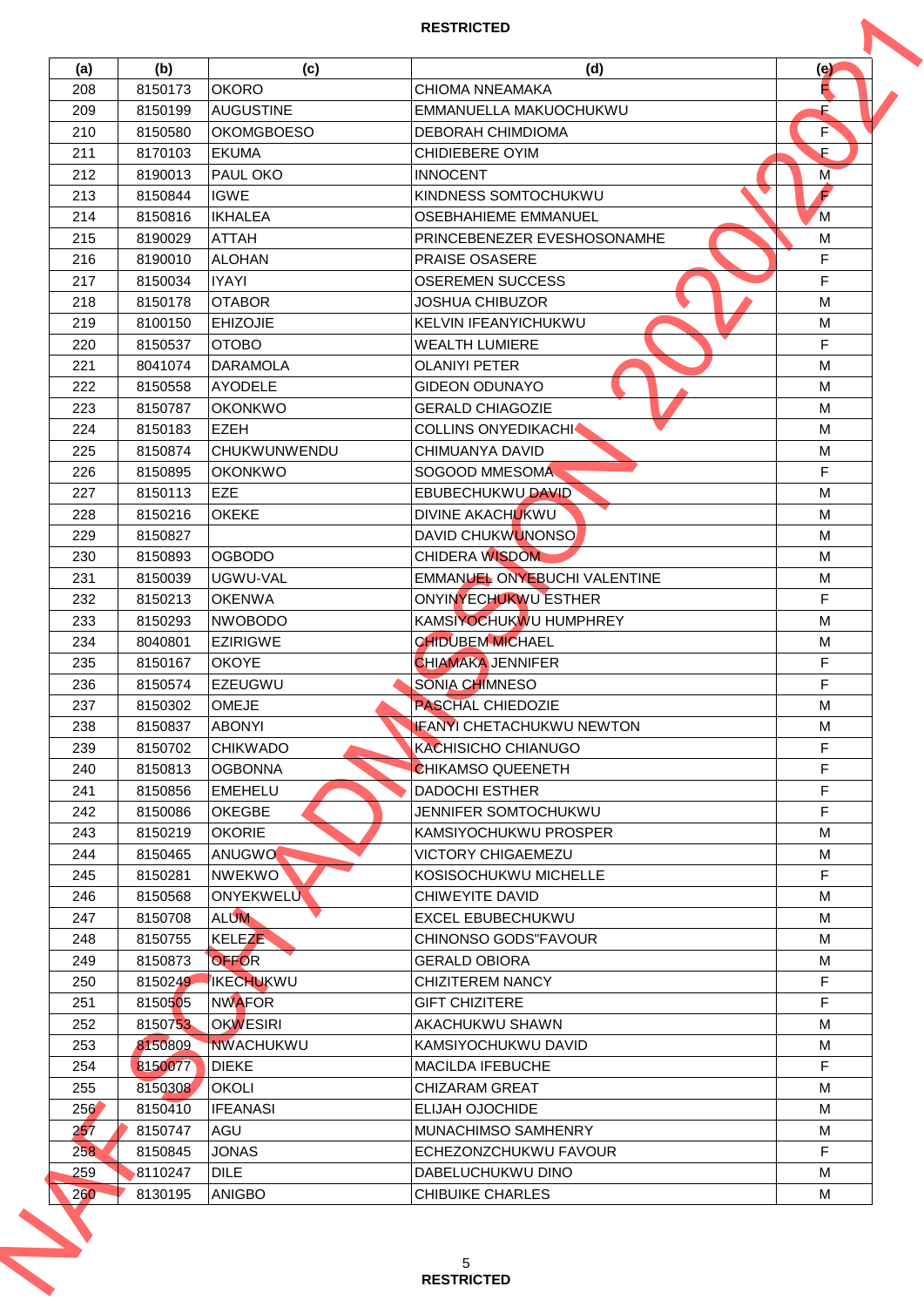| (a)     | (b)     | (c)                     | (d)                          | (e)            |
|---------|---------|-------------------------|------------------------------|----------------|
| 261     | 8150298 | <b>OBI-ANIKE</b>        | JOYCE EBUBECHUKWU            |                |
| 262     | 8150016 | <b>OGENYI</b>           | CHIMDINDU BENJOE             | м              |
| 263     | 8150179 | <b>UGWU</b>             | NNEOMA AMANDA                | F              |
| 264     | 8150231 | <b>ORJI</b>             | <b>VINCENT OBIAGULU</b>      | $\mathbf M$    |
| 265     | 8150348 | <b>UDE</b>              | <b>TOCHUKWU GREAT</b>        | M              |
| 266     | 8150433 | <b>NKWU</b>             | <b>STEVE OTUTO</b>           | $\overline{M}$ |
| 267     | 8150645 | <b>UDEH</b>             | MUNACHIMSO STEPHANIE         | F              |
| 268     | 8150717 | AGU                     | <b>CHINECHEREM JESSICA</b>   | F.             |
| 269     | 8170001 | <b>OFFOR</b>            | EBUBECHUKWU UGOCHUKWU        | м              |
| 270     | 8150373 | <b>ISIWU</b>            | NORA CHIMDINDU               | F              |
| 271     | 8150431 | <b>ONYEBUCHI</b>        | EMMANUEL KAMSIYOCHUKWU       | M              |
| 272     | 8150542 | <b>EGBO</b>             | <b>DIVINE FAVOUR CHISOM</b>  | F              |
| 273     | 8150013 | <b>NWOYE</b>            | EBUBECHUKWU ALEXANDER D.     | M              |
| 274     | 8150125 | <b>IGWE</b>             | MUNACHIMSO ANTHONIA          | F              |
| 275     | 8150265 | <b>NGENE</b>            | AMARISA CHIMERENMA           | F              |
| 276     | 8150287 | <b>AMANO</b>            | <b>BLESSED CHIZARAM</b>      | M              |
| 277     | 8150478 | BRIGHT-OGBUENE          | <b>GREAT ZOKWASIM NGOZI</b>  | M              |
| 278     | 8150842 | <b>UDEH</b>             | CHUKWUEMEKA EZEKIEL          | M              |
| 279     | 8150879 | ANI                     | DIVINEGIFT KAMSIYOCHUKWU     | M              |
| 280     | 8060019 | <b>ANIOBI</b>           | MARYSUCCESS KAMSIYOCHUKWU    | F.             |
| 281     | 8150106 | <b>OHAEKEYIE</b>        | <b>FRANCIS CHIDALU</b>       | M              |
| 282     | 8150181 | <b>OBETA</b>            | <b>CHIEMERIE EMMANUEL</b>    | M              |
| 283     | 8150466 | <b>DIMEZE</b>           | CHINECHEREM EMMANUEL         | M              |
| 284     | 8150797 | <b>OKWOR</b>            | CHIGOZIRIM MARTI-MARIE       | M              |
| 285     | 8150215 | AGU                     | RICHARD CHINONSO             | м              |
| 286     | 8150242 | <b>NWAGBARA</b>         | <b>NELSON</b>                | M              |
| 287     | 8150779 | <b>ONYIA</b>            | <b>EBUBECHUKWU DESTINY</b>   | M              |
| 288     | 8150854 | <b>ANI</b>              | <b>JOSHUA UGOCHUKWU</b>      | M              |
| 289     | 8041180 | <b>CHUKWU</b>           | <b>EBUBECHUKU CHIBUEZE</b>   | M              |
| 290     | 8150040 | UGWU-VAL                | <b>DUMEBI SHIRLEY</b>        | F              |
| 291     | 8150042 | ACHO-NNAMANI            | <b>IKEMSINACHUKWU DANIEL</b> | M              |
| 292     | 8150104 | <b>MBAMALU</b>          | <b>BLESSING KAMSI</b>        | F.             |
| 293     | 8150442 | <b>CHUKWU</b>           | <b>EMMANUEL CHIDIEBERE</b>   | М              |
| 294     | 8150761 | <b>ANEKE</b>            | <b>IJEDINMA SHALOM-UGO</b>   | F.             |
| 295     | 8150890 | <b>OGBONNA</b>          | CHIGOZIE RICHARD M.          | M              |
| 296     | 8130223 | <b>UGOJI</b>            | <b>FAVOUR UJU</b>            | F.             |
| 297     | 8150902 | <b>NNAMDI</b>           | <b>CHIAGOZIEM</b>            | M              |
| 298     | 8080306 | <b>OKENWA</b>           | CHUKWUEBUKA EMMANUEL         | M              |
| 299     | 8150539 | <b>IKEMEFUNA</b>        | OLUEBEBE PROSPER             | M              |
| 300     | 8150607 | <b>AFAM</b>             | <b>DESTINY CHIDUMEBI</b>     | М              |
| 301     | 8150674 | NWOKE                   | <b>CHIAGOZIE MICHAEL</b>     | М              |
| 302     | 8080452 | <b>CHIBUEZE-UGWUNZE</b> | <b>ARVIN CHIMBUEZE</b>       | M              |
| 303     | 8080486 | <b>ALO</b>              | <b>TOBENNA JEHRAMEEL</b>     | M              |
| 304     | 8150300 | <b>OKOLO</b>            | <b>CHMSIMDILI NORBERT</b>    | M              |
| 305     | 8150303 | <b>ODOH</b>             | CHUKWUEBUKA FORTUNATUS       | M              |
| 306     | 8150329 | <b>NWANKWO</b>          | OGECHUKWU EMMANUELLA         | F              |
| 307     | 8150676 | <b>NWAORA</b>           | <b>CHIDIEBERE VINCENT</b>    | M              |
| 308     | 8150838 | <b>OGBONNA</b>          | <b>MUNACHI GERALD</b>        | M              |
| 309     | 8170011 | CHUKWUJEKWU             | CHUKWUEBUBE CHARLES          | М              |
| 310     | 8090170 | <b>ONWE</b>             | <b>CHINONSO GEORGE</b>       | М              |
| 311     | 8150100 | <b>MGBACHI</b>          | MIRACLE KOSISOCHUKWU         | F.             |
| 312     | 8080618 | <b>ONOVO</b>            | <b>JOSHUA IFESINACHI</b>     | M              |
| $313 -$ | 8150416 | <b>OCHIAGHA</b>         | MUNACHIMSO CHIBUDOM          | М              |
|         |         |                         |                              |                |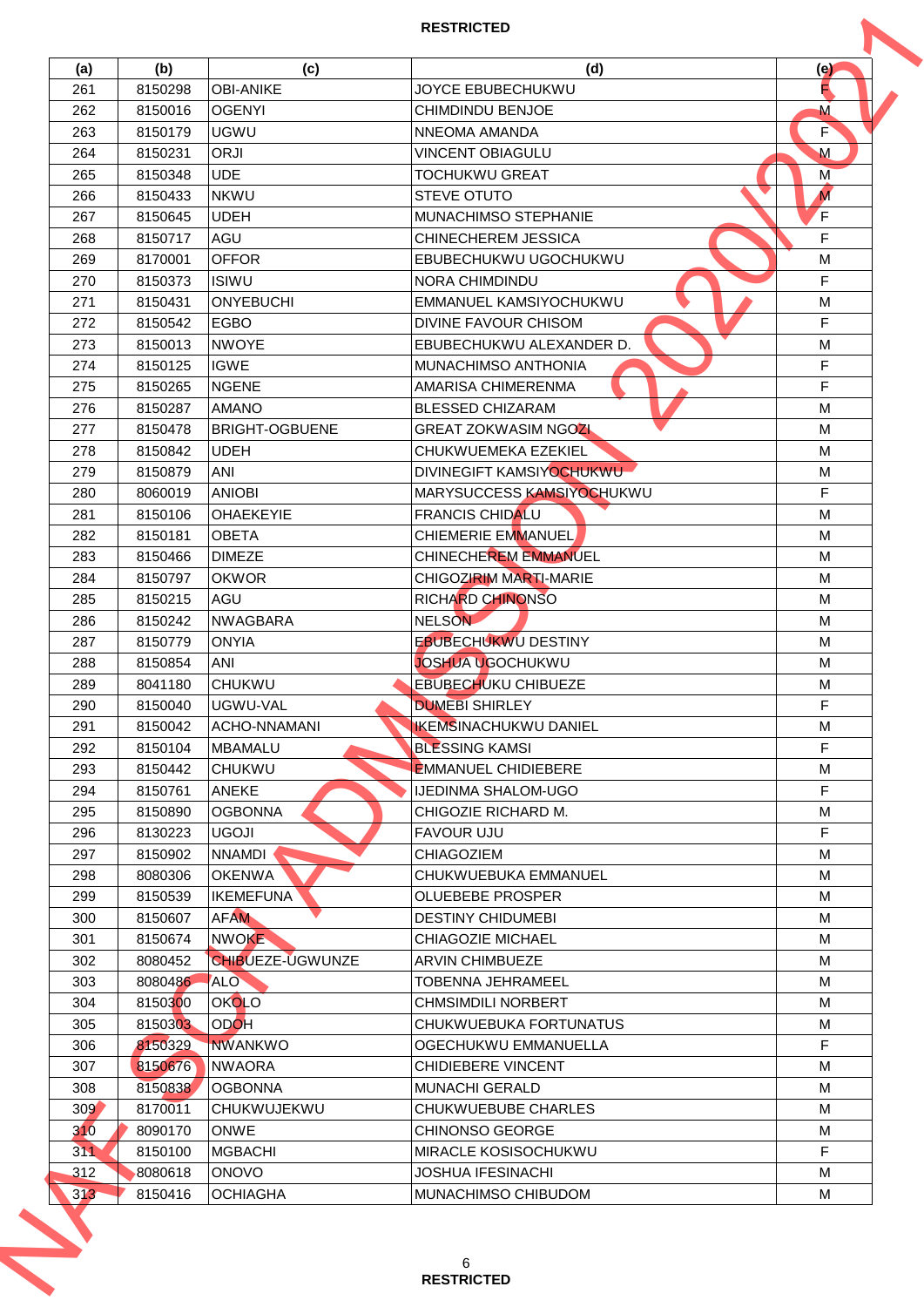| (a) | (b)     | (c)                          | (d)                                   | (e)    |
|-----|---------|------------------------------|---------------------------------------|--------|
| 314 | 8070910 | <b>UDE</b>                   | <b>ARINZE BRIAN</b>                   | M.     |
| 315 | 8150278 | <b>ONAH</b>                  | <b>EZICHI DIVINEFAVOUR</b>            | E      |
| 316 | 8100008 | CHUKWUMA-EZEMA               | <b>FAITH FBUBE-CHUKWU</b>             | F      |
| 317 | 8150028 | <b>NNAJI</b>                 | <b>OBIAJULU DANIEL</b>                | M      |
| 318 | 8150448 | <b>UGWUEKE</b>               | <b>EMMANUEL ONYEUKWU</b>              | M      |
| 319 | 8150899 | <b>ONOH</b>                  | <b>CHIDUBEM JORDAN</b>                | F      |
| 320 | 8040047 | <b>NNAMDI</b>                | <b>DANIEL CHIBUIKEM</b>               | M      |
| 321 | 8160055 | <b>UGWU</b>                  | CHIMDINDU DAVID                       | M      |
| 322 | 8150105 | <b>OGBODO</b>                | <b>OLAEDO CHIYIMAKA</b>               | F      |
| 323 | 8150781 | <b>ANIEZE</b>                | <b>EXCELLENT MUNACHIMSO</b>           | M      |
| 324 | 8150237 | <b>CHUKWU</b>                | SOCHIMAOBI CORNELIUS                  | M      |
| 325 | 8150920 | <b>AZODOAGU</b>              | CHUWUDUMEBI BETAJENIFER               | F      |
| 326 | 8130169 | <b>OGAZI</b>                 | <b>PRECIOUS NKIRUKA</b>               | F      |
| 327 | 8150193 | <b>EDEH</b>                  | <b>PRAISE CHIMDIEBUBE</b>             | M      |
| 328 | 8070029 | ANI                          | CHUKWUEBUKA VICTOR                    | M      |
| 329 | 8150165 | <b>OKAFOR</b>                | PROMISE IFECHUKWU                     | F      |
| 330 | 8150668 | <b>ENEONWO</b>               | <b>BENITA ISOCHIAMAKA</b>             | F.     |
| 331 | 8040757 | <b>FESTUS</b>                | <b>MICHEAL EBUBE</b>                  | M      |
| 332 | 8150032 | <b>OZOR</b>                  | CHIDOZIE KINGSELY                     | M      |
| 333 | 8150126 | <b>IGWESI</b>                | KELVIN MAKUACHUKU ODERA               | M      |
|     |         |                              |                                       |        |
| 334 | 8150045 | <b>OTTAH</b><br><b>OFFOR</b> | CHUKA KENNEDY<br>UGOCHUKWU KAMSIYONNA | M<br>M |
| 335 | 8080600 |                              |                                       |        |
| 336 | 8010152 | <b>CHUKWUEZIE</b>            | <b>CHUKWUEBUKA</b>                    | M      |
| 337 | 8150739 | <b>EZEOBOLLO</b>             | <b>JUANITA CHIMDALU</b>               | F.     |
| 338 | 8150835 | <b>ONOH</b>                  | CHIDYMDI BEKEE AMAECHINA              | M      |
| 339 | 8130156 | <b>EZEH</b>                  | SOMTOCHUKWU GERARD                    | M      |
| 340 | 8150833 | <b>ANEKE</b>                 | <b>CHINECHEREM QUEEENDALINE</b>       | F.     |
| 341 | 8150517 | <b>NNAMANI</b>               | <b>IKENNA JOSHUA</b>                  | M      |
| 342 | 8150367 | <b>NWANIOKE</b>              | DIVINE FAVOUR OGOCHUKWU               | F.     |
| 343 | 8150378 | <b>NWANKWO</b>               | <b>FAVOUR CHISOM</b>                  | F      |
| 344 | 8150424 | ANI                          | <b>SOMTOCHUKWU MIRACLE</b>            | M      |
| 345 | 8041112 | <b>ONYIA</b>                 | CHIMUZOM VALENTINE                    | M      |
| 346 | 8080480 | <b>ONUOHA</b>                | <b>MBA SAMUEL</b>                     | M      |
| 347 | 8150509 | <b>UGWOKE</b>                | <b>ADAOBI SONIA</b>                   | F.     |
| 348 | 8150368 | <b>NNEJI</b>                 | AKACHUKWU JOSEPH                      | M      |
| 349 | 8150892 | <b>OGBODO</b>                | HILLARY ONYEDIKA                      | М      |
| 350 | 8040695 | <b>ENEH</b>                  | <b>JAMINE EZINNE</b>                  | F      |
| 351 | 8080711 | <b>UDEAGHA</b>               | <b>FAVOUR CHIAMAKA</b>                | F.     |
| 352 | 8150123 | EZENWA                       | <b>IFECHUKWU FORTUNE</b>              | M      |
| 353 | 8150331 | <b>NNAMANI</b>               | CHIAMANDA DIVINE FAVOUR               | F.     |
| 354 | 8010011 | ANI                          | IKECHUKWU CHUKWUEBUKA                 | м      |
| 355 | 8150623 | <b>MBAEKWE</b>               | <b>DAVID CHIMERE</b>                  | M      |
| 356 | 8150496 | ANIKE                        | CHIZARAM DIVINEGIFT                   | M      |
| 357 | 8150887 | CHIDI-OBIEKWE                | CHUKWUECHETAM MUNACHISO               | M      |
| 358 | 8150134 | <b>BRIGGS</b>                | <b>DAVID OKINAYE</b>                  | M      |
| 359 | 8150004 | <b>OKEKE</b>                 | CHINEMEREM ABRAHAM                    | М      |
| 360 | 8150006 | <b>SAMUEL</b>                | <b>FAVOUR ADAKU</b>                   | F.     |
| 361 | 8150808 | <b>UDE</b>                   | <b>MIRACLE OGE</b>                    | F.     |
| 362 | 8080518 | <b>OKOYE</b>                 | CHIDERA JOHN PAUL                     | M      |
| 363 | 8080727 | ONWUHA                       | CHUKWUEMEKA DAVID                     | M      |
| 364 | 8080561 | <b>BENJAMIN</b>              | DAVID CHUKWUBUIKEM                    | M      |
| 365 | 8150863 | <b>NWANANA</b>               | KOSISOCHUKWU STEPHINIE                | F.     |
| 366 | 8150133 | <b>EZIKE</b>                 | MICHAEL OKWUCHUKWU                    | М      |
|     |         |                              | 7                                     |        |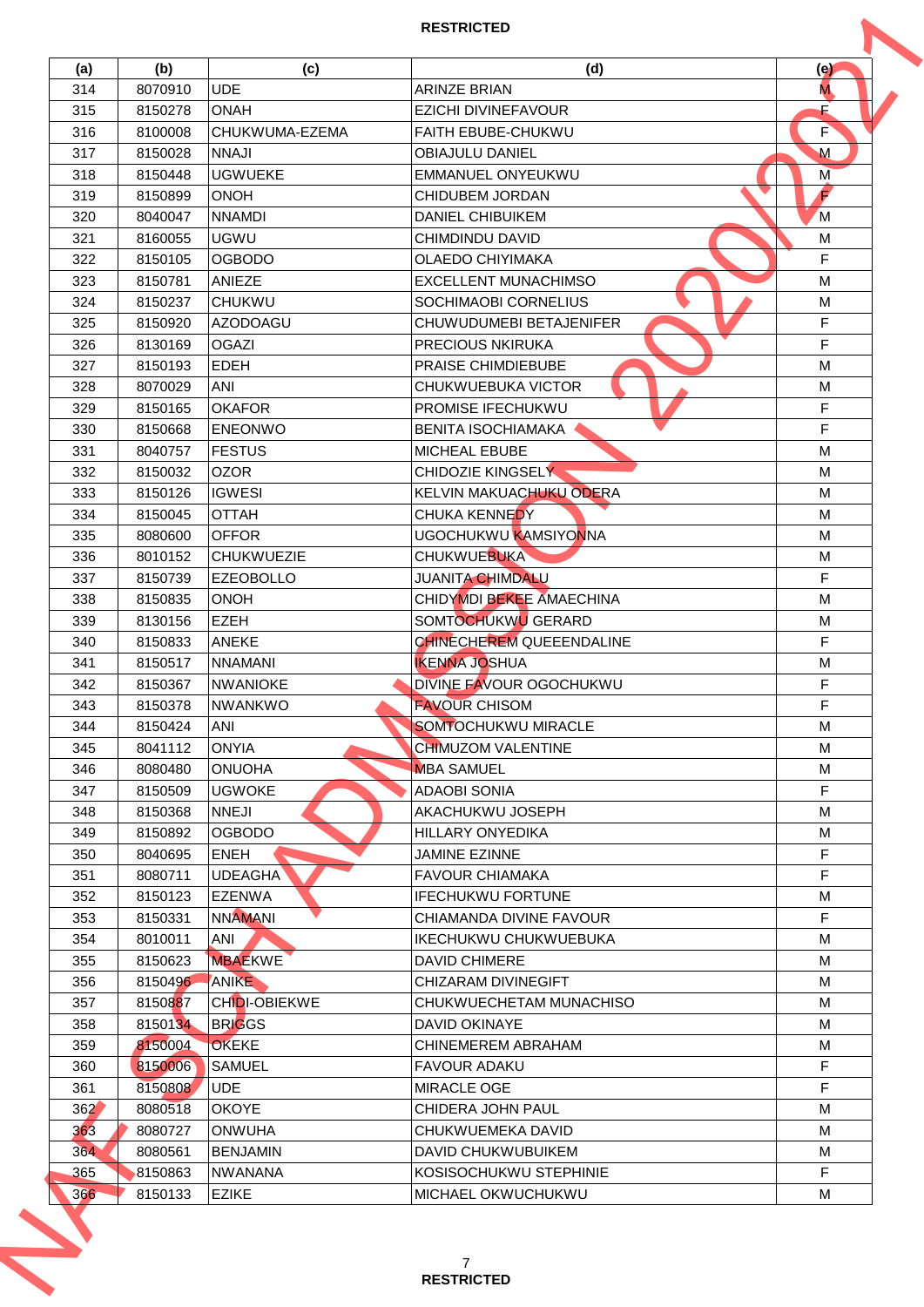|     |         |                       | <b>RESTRICTED</b>            |                |
|-----|---------|-----------------------|------------------------------|----------------|
| (a) | (b)     | (c)                   | (d)                          | (e)            |
| 367 | 8150488 | <b>MBAMALA</b>        | <b>SAMELVIS KELECHI</b>      | M.             |
| 368 | 8190087 | <b>ARINZE</b>         | <b>ZIKORA KARFEN</b>         | м              |
| 369 | 8150510 | <b>CHIKA-OGOMEZIE</b> | CHIMUANYA MEL                | M              |
| 370 | 8150157 | AGU                   | CHUKWUDUMEBI DESTINY         | M              |
| 371 | 8190090 | <b>CHINEDU</b>        | CHIKAIMA KAREEN BLISS        | F              |
| 372 | 8080152 | <b>CHUKWUEMEKA</b>    | CHUKWUMA CHRISTOPHER         | $\overline{M}$ |
| 373 | 8150406 | <b>NWABUEZE</b>       | <b>MORRIS CHUKWUDINMA</b>    | M              |
| 374 | 8150421 | <b>ONYECHERE</b>      | CHINEDUM JOSHUA              | м              |
| 375 | 8150262 | KELECHI               | <b>OLAEDO NORABEL</b>        | F              |
| 376 | 8150639 | <b>EKWUEME</b>        | <b>TREASURE CHIDIEBUBE</b>   | F              |
| 377 | 8030689 | <b>CHIBUNDU</b>       | CHINECHEREM JANEFRANCES      | F              |
| 378 | 8040547 | <b>IHEJIETO</b>       | <b>CHINEMEREM</b>            | M              |
| 379 | 8041295 | <b>UGOCHUKWU</b>      | CHIGOZIRIM CHIMHURUMNANYA    | M              |
| 380 | 8150788 | <b>OJIMBA</b>         | CHIKANYIMA SOMADINA PRECIOUS | F              |
| 381 | 8150554 | <b>IBE-LAMBERTS</b>   | <b>RICHARDS CHIDUMEBI</b>    | M              |
| 382 | 8150636 | <b>OHAKWE</b>         | <b>CHIEMERIE DAVID</b>       | M              |
| 383 | 8150931 | EKWELEM               | WISDOM AKACHUKWU <           | M              |
| 384 | 8040688 | <b>NWAOLE</b>         | RUSSELL MUNNACHISO           | M              |
| 385 | 8041441 | <b>OKOROH</b>         | UZOMA RAYMOND                | M              |
| 386 | 8150934 | KENNEDY-IBEH          | <b>KAMSI PRINCE</b>          | M              |
| 387 | 8070181 | <b>IHEME-ASUZU</b>    | IZUCHUKWU BRAVE              | M              |
| 388 | 8150047 | CHIEMEZIE-CHILAKA     | <b>VICTOR CHISIMDI</b>       | M              |
| 389 | 8150590 | <b>UBECHY</b>         | OLUEBUBE VANESSA             | F.             |
| 390 | 8041239 | YAGAZIE               | <b>CHINEMEREM JOAN</b>       | F.             |
| 391 | 8041240 | YAGAZIE               | <b>CHIMEZIRIM JANE</b>       | F              |
| 392 | 8150376 | <b>MUFORO</b>         | <b>GREAT KELECHI</b>         | M              |
| 393 | 8070877 | <b>IKEDIALA</b>       | <b>EMMANUEL UGOCHUKWU</b>    | м              |
| 394 | 8080533 | IBE.                  | <b>BENJAMIN UZOCHUKWU</b>    | M              |
| 395 | 8080394 | <b>UKAONU</b>         | <b>CHIDUBEM JEDAIAH</b>      | M              |
| 396 | 8150119 | <b>UGOCHUKWU</b>      | <b>GODSPLENDOR CHIHAZRI</b>  | M              |
| 397 | 8150289 | <b>CHRIS-LAMBERTS</b> | CHIMSIMDIRI DIVINEGIFT       | F              |
| 398 | 8150543 | ALUGBUE               | <b>VIRTUE CHIUDO</b>         | F              |
| 399 | 8150925 | <b>ONYECHERE</b>      | <b>CHIBUKEM CALEB</b>        | м              |
| 400 | 8150310 | NWABUEZE-OGBONNA      | <b>SUCCESS ENYIOMA</b>       | м              |
| 401 | 8081033 | OKOROAFOR             | KAMSIYOCHUKWU JEFFERSON      | M              |
| 402 | 8150003 | <b>OFFOR</b>          | OGOCHUKWU ASSUMPTA           | F.             |
| 403 | 8150447 | <b>AGUGUA-ERNEST</b>  | UCHECKUKWU EMMANUEL          | M              |
| 404 | 8040155 | <b>ANYIAM</b>         | <b>MUNACHIMSO DANIEL</b>     | M              |
| 405 | 8080220 | <b>NWOKE</b>          | EXCEL KAMSY CHIOMA           | М              |
| 406 | 8150059 | CHRISTIAN A           | SOMTOCHUKWU GODSGIFT         | М              |
| 407 | 8150940 | OBI                   | <b>PROSPER CHIDUB</b>        | м              |
| 408 | 8041003 | <b>BASIL</b>          | <b>CHIDERA SARAH</b>         | F              |
| 409 | 8110090 | <b>CHIDOZIE</b>       | GENEVIEVE SOMTOCHUKWU        | F.             |
| 410 | 8150770 | <b>UKANDU</b>         | CHINEMEREM OKECHUKWU         | M              |
| 411 | 8150868 | <b>DIKE</b>           | KOSISOCHUKWU ANGEL .S.       | F.             |
| 412 | 8150190 | <b>KINGSLEY-IBE</b>   | CHIDOROM KELECHUKWU          | M              |
| 413 | 8150005 | ANYANWU               | CHRIS-SUNDAY KAMSIYOCHUKWU   | M              |
| 414 | 8040588 | <b>MBAOMA</b>         | <b>CHINONYE CHIOMA</b>       | F.             |
| 415 | 8150002 | IMADUBUKO I           | CHIKANYIMA HENRY             | M              |
| 416 | 8150690 | <b>AGUGUO</b>         | <b>BRUNO CHARLES</b>         | М              |
| 417 | 8040589 | <b>MBAOMA</b>         | <b>CHINOMNSO IFEOMA</b>      | F.             |
| 418 | 8080116 | <b>BENSON</b>         | EMMANUEL CHIEMEZIEM          | M              |
| 419 | 8080131 | OKECHUKWU             | CHUKWUEMEKA JUSTINE          | М              |
|     |         |                       | 8                            |                |